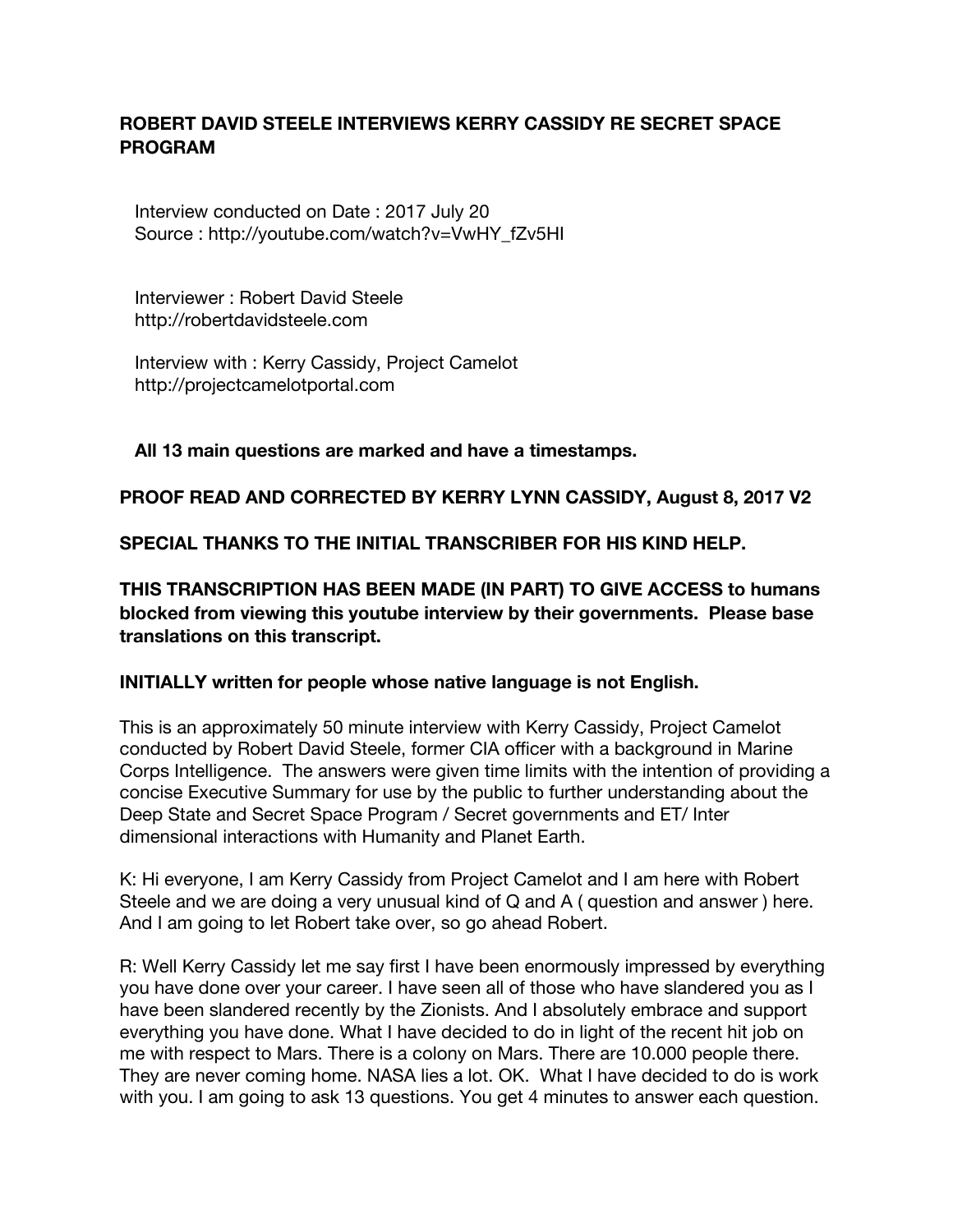And that is the last time I will discuss this until either President Trump empowers me or I replace him.

K: [Laughing]

R: Are you ready?

K: I am ready.

(01:18)

1. Question 1:

R: Alright. The first question. 4 minutes . How did you get started in Project Camelot ?

K: I picked up a consumer graded camcorder. I was a frustrated moviemaker. I had worked in Hollywood for 19 years. And tried to get projects of the ground. Mainly scifi movies that would tell the secrets in a fictional premise. And I picked up a consumer graded camcorder and I decided to go to UFO conferences and start to investigate. I had been researching on the internet and writing screenplays as well. I basically reached a glass ceiling you could call it, in Hollywood. I could not get into the big boys game and so I basically decided to make my own short documentaries. And so I went to conferences I put a camera in front of peoples faces. I had a background in journalism from college. And was also heavily steeped in Eastern philosophy and political science. And basically asked the good questions like have you seen a UFO. And I got amazing... [ interrupted ]

R: What I hear you saying, and this is very important, is that by marking the fringes and the alternative media and the people who are not mainstream. You actually got at the truth that the government was seeking to hide.

K: Yes, and I also worked for JPL NASA as a contractor right before I started Camelot. So I also had some you might call it quasi insider access. And that showed me a lot. And I sort of fell in love with NASA, the good intensions of NASA. But I was shocked by how behind the times they really were. And what a front agency they really were.

R: Would you say that there are many many buildings that belong to NASA that absolutely should be inspected by the public ?

# K: [ laughing ]

Well that gets into how deep we want to bring the public into the secret space program. I can definitely tell you that there are lots of secret goings on, On NASA bases, underground bases, on and off the planet. NASA has a good side and a bad side like all organizations.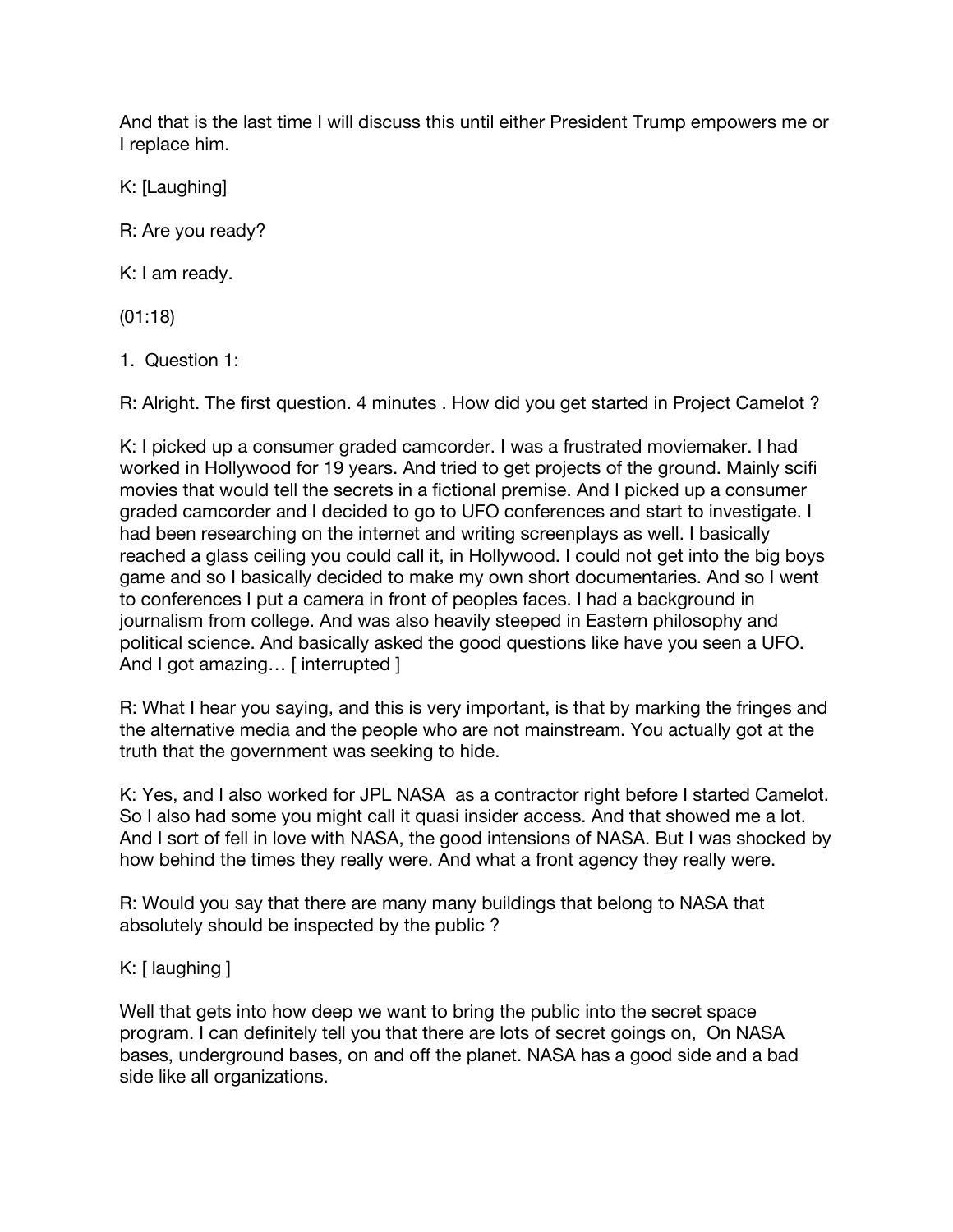#### (03:39)

### 2. Question 2:

R: That is excellent. Second question. What is the secret space program? And where are we on a secret government of Earth that all governments are subordinate to?

K: Okay, well the secret space program is made up of basically ( Project ) Paperclip scientists that came over after World War Two. That is the Nazis, ex Nazis. And Britain and America. Top officials in government. Agencies. The usual suspects...CIA NRO etcetera. The best way to visualize the secret space program and the secret government which is unified behind the scenes and it is made up primarily of Russia the United States, Britain and other countries such as French, Germany, Australia, New Zealand, Norway…

### R: China, is China part of this ?

K: China has there own secret space program and India also attempt to have theirs. However I believe at times we work with the people from India. And at times with China but not very often from what i am getting. There is a competition going on behind the scenes. There is also a split within the secret government and within the whole black project secret space program. So primarily...

R: If you have to guess how much money a year. Whether within the U.S. government budget or outside the U.S. government budget. How much money a year would you say is being spend on both the secret space program and intraterrestial or underground facilities associated with the secret space program? Ball park figure just to the nearest trillion.

### (05:22)

K: Well I am not great with funds, money, but i can tell you that the disclosures of Lord Blackheath in the House of Lords talking about what was in essence, let's see, trillions. 50 trillion and more. Trillions and trillions in fact we are talking about a rabbit hole financially that is pretty much never ending. In essence when I talk about the NRO emblem of the octopus sitting on the world, what your talking about is a host parasite relationship so all the money made here: drugs, child trafficking you know, human trafficking, organ trafficking. You are talking about high yield trading programs. You are talking about PureHeart Investments is one of the names that is out there...And it all trickles down in essence and off planet. So we are even talking about gold being taken off planet in runways in South Africa for example. To feed other civilizations on other planets. To also feed the coffers of what in essence are the Annunaki. I also believe that our secret space programs are reporting to probably some key Annunaki and off world races that are actually lodged down in Antarctica this time as a part of the Nazi base, that was there since the war.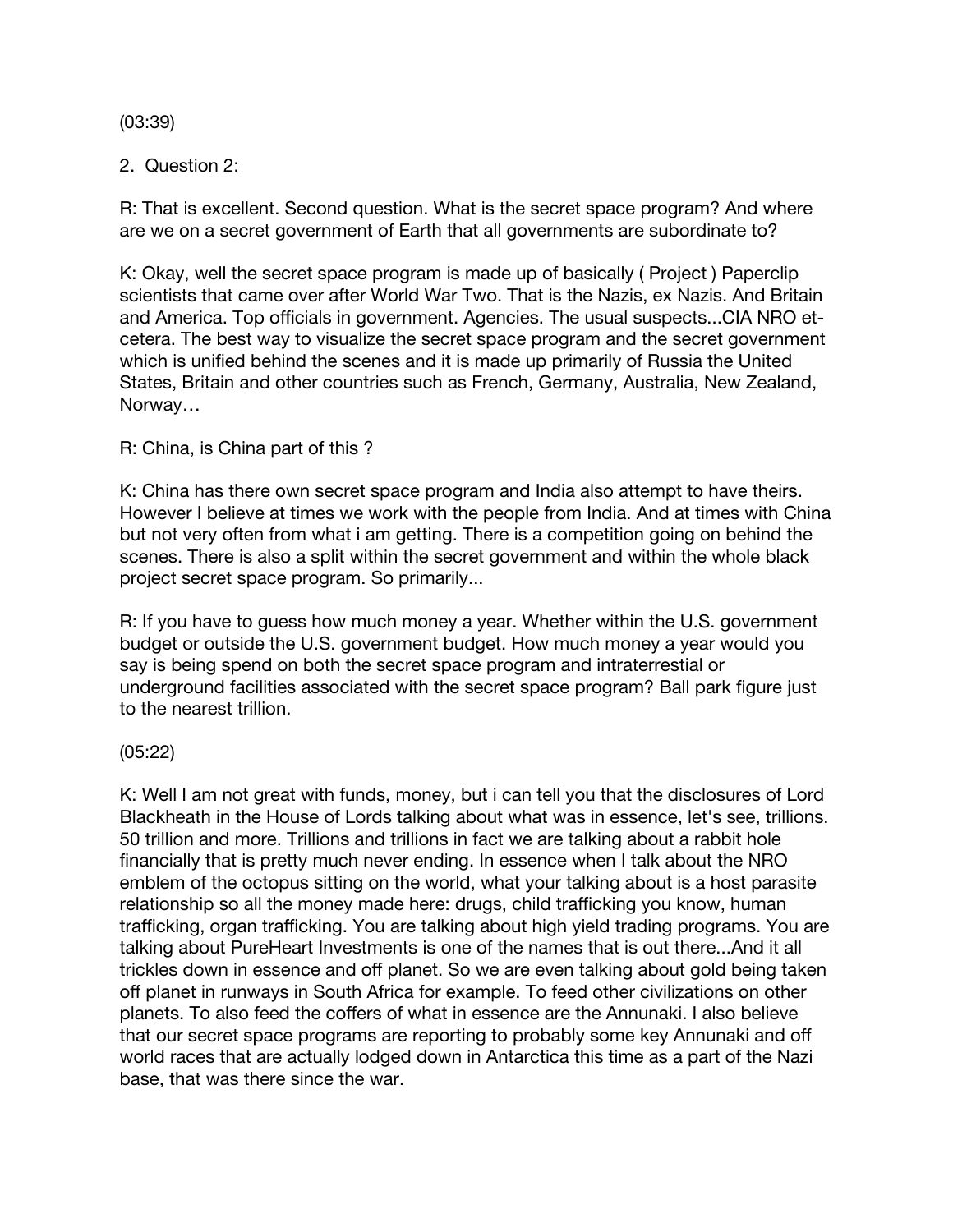(06:53)

3. Question 3:

R: Lets hold that because we have another 10 questions. So the third question is how and when or when and how. I mean, I frankly was surprised when I took this hit. I had always known the Nazis were in the CIA. And I had always known they had sponsored torture and mind control and so forth. But frankly I had not thought much about NASA. NASA is now in my headlights. So let's talk about Nazis and NASA. And let's talk about the degree to which the Nazis have done things that the American public would absolutely not be happy with if they knew about it.

(07:24)

K: Well the bottomline with NASA and the secret space program and why it should matter to Americans and the world in general is that their money is going and be funneled right into these programs. And there children are also being used, abused, trained, segregated. They pick only the 'crème de la crème' ( best ) and bring them into the projects to work as scientists, engineers to work on and off planet et-cetera. A lot of my whistleblowers are those types of children who grew up in the program, were spotted at a very young age. So we are talking about at NASA Wernher von Braun, the usual suspects dealing with [\[Kurt} Debus](https://en.wikipedia.org/wiki/Kurt_H._Debus)... These people where running NASA for many many years all during the Apollo Space Program for example.

(08:19)

R: What kind of person today is torturing people, growing hybrid humans, doing this kind of atrocity?

K: Well first of all you have got a lot of black projects. These are experiments that are put together by scientists. You have got to understand the philosophy of why there is a secret space program. Which has to do with creating a humanity 3.0 So if they are growing, you know, organs. They are growing nano. They are doing super soldiers and creating all of these incredible hybrid humans. Bringing in more ET (extraterrestrial) DNA and doing genetic engineering of humanity. It is all geared to going out to space. To conquering space. To being the civilization on top when we greet other civilizations out there. And so this is an ongoing circumstance that we are part of already. We are part of a galactic community.

### (09:23)

R: We are getting to that. I have a carefully planned program. So let's hold back here a second. Now number one. Congress has just been asked to fund a new space core. Which to me looks like a budget building exercise. That is completely out of touch with what is going on in the secret space program. So, should Congress perhaps say no?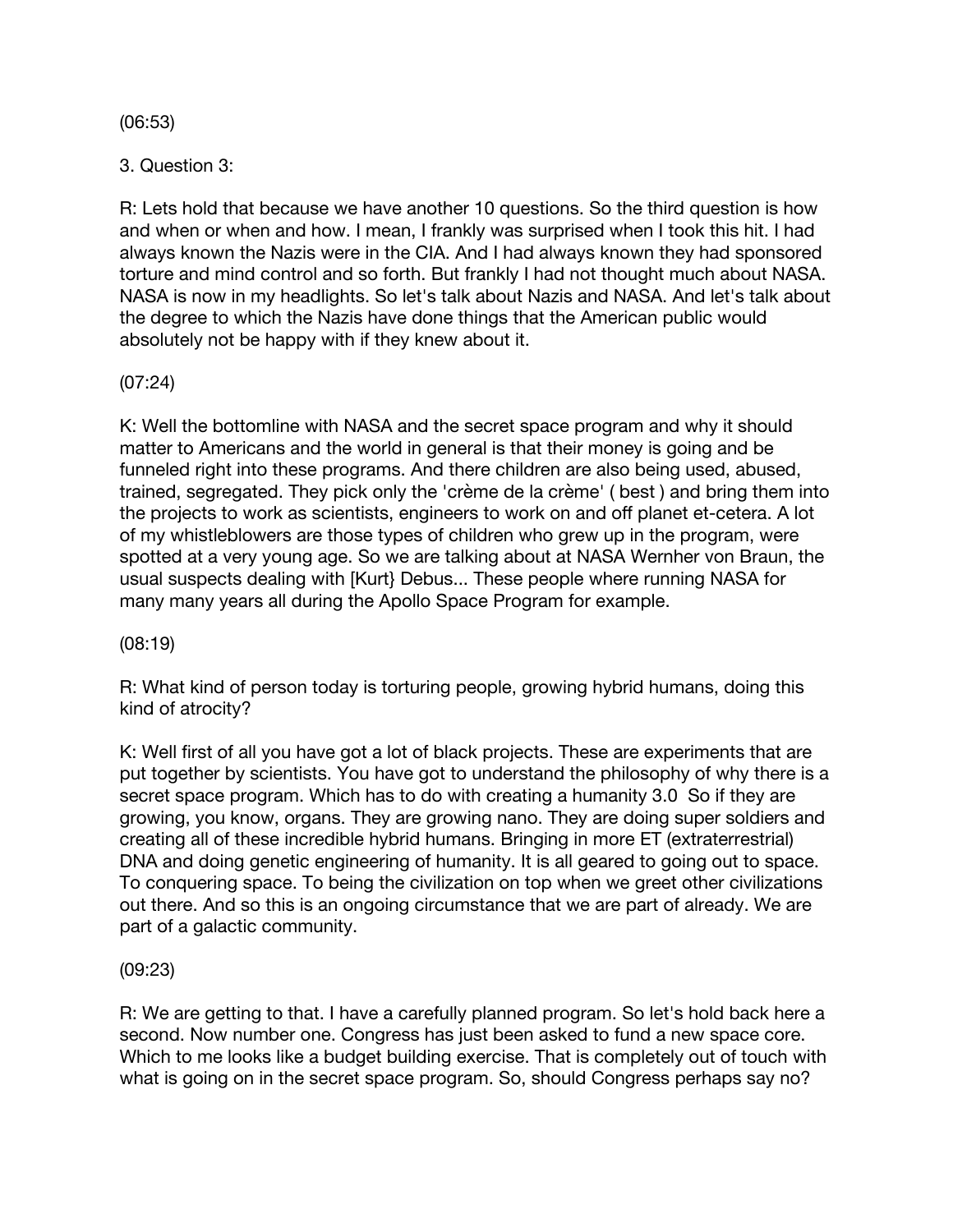(09:45)

K: Okay I saw that article and I see that Pence [Mike Pence, VP of the United States] is running interference on this. I have to say that they are way behind the times. That there is... This is just yet another ploy to misdirect the public into thinking that we do not have bases on Mars or the Moon and the Moons of Saturn and Jupiter and so on. That we are not going interstellar at this time. You have got to understand we have been doing this since the 1940's. I have witnesses. I have got ex-military.

R: I understand that, stay with me. So what President Donald Trump should understand from this is that Mike Pence is not only stabbing him in the back with respect to planning to run for president. Mike Pence is stabbing our President in the back with respect to the secret space program? Yes or no. Just yes or no.

(10:37)

K: Yes, sure.

R: Okay fine, lets go on. Let's go…

K: I mean I would say Pence is kind of the golden boy. That they are a portion of the secret space program. Again remember there's a split. So there is a portion that wants disclosure and is probably responsible for some of the comments you have made in the press up till now.

(11:00)

4. Question 4:

R: Nobody is responsible for the comments I have made in the Press. Nobody. I speak for myself.

K: I appreciate that.

R: Now let's go on to number four. Who are the best of the whistleblowers and what is their psychology and their ethnical disposition? Four minutes.

K: Okay, so we have Arthur Neumann ( Henry Deacon ) who is the original Project Camelot whistleblower. Who worked in the secret space program for pretty much of his life. And I can't name all of the agencies that he worked for. Some of these are very very secret, but i know them. And I can tell you that he was cross disciplinary. So he had the big picture which is quiet a wonderful thing. Lot of these people don't know what the left hand is doing. So it is a very much of a sort of a tunnel what they call an organization.

R: Stovepipe.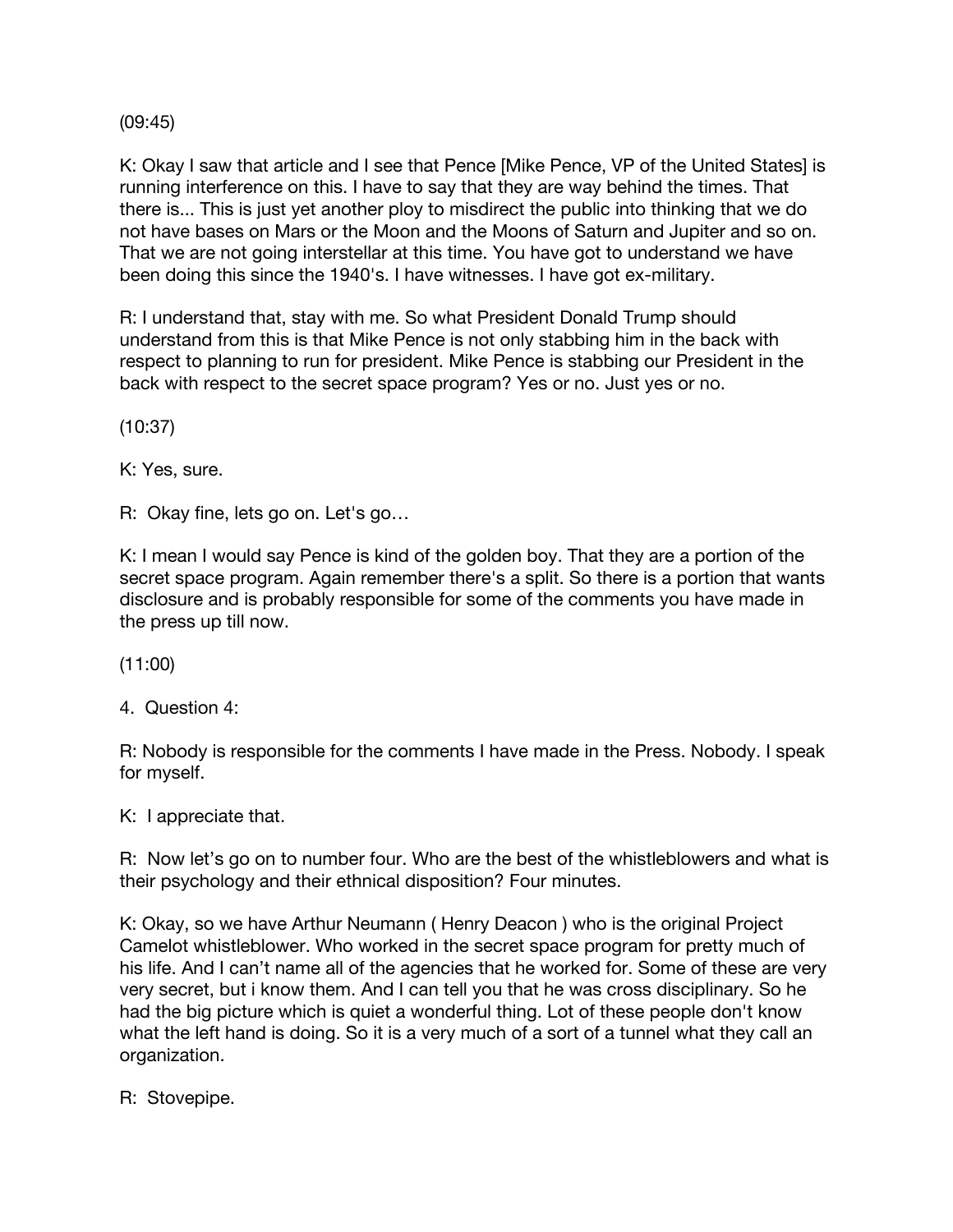K: Need to know, yes. And so this operates within the secret space program just as it always did within the military and NASA. but beyond...

R: Are the whistleblowers...

K: I have to finish my whistleblowers okay? Pete Peterson. Primarily, he worked over 40 years of his life. He is a sort of the original 'Doctor Who' if you will, okay? He is behind lots of experimentation within MK Ultra, [mind control] way back when... The creation of the super soldiers…

R: You have got to go faster. You have to go faster.

K: Okay, Robert Dean, Command Sergeant Robert O. Dean, an old boy from the SHAPE Headquarters. who has disclosed incredible amounts of information.

R: Just names. Go, go, go.

K: Okay well, No, I mean actually you know....

R: Keep with me here. Do it my way. Go go go, names.

K: Alright. Well there is Brian O'Leary, who is a astronaut who was supposed to go to Mars and was basically killed recently. Gordon Novel also killed recently who was creating an ARV [alien reproduction vehicle].

R: You are on a roll. more.

K: Okay, you know i don't have a list in front of me here...

R: OK, look you have done enough. The whole point of this Executive Summary is to tell people that I believe you. And that everything you are doing merits attention and that they should research everything you are saying.

K: Absolutely.

R: We are not going to cover all the bases.

(13:20)

5. Question 5:

R: Question five. What is the relationship between the Deep State, pedophilia, satanism and the Reptilian Agenda? And I am going to give you three minutes.

K: Okay. So we are basically talking about what is called Orgone in the West and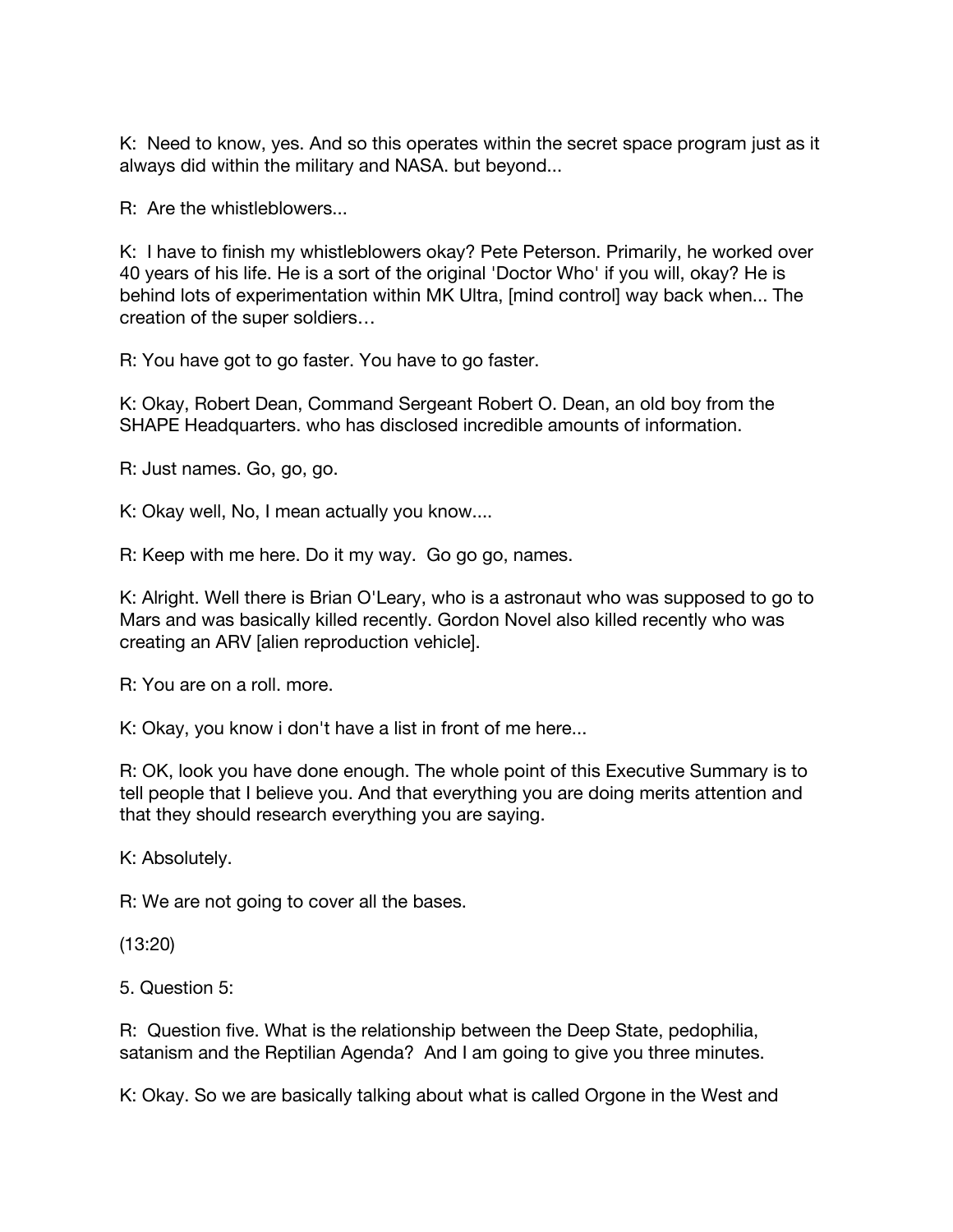Kundalini energy in the East. This is yogis raising this energy to become enlightened etc. This can be stimulated through sexual intercourse with both males and females. Especially anal intercourse. And this is what is going on with the secret space program with a lot of the higher echelons where the money comes from.... We are talking about sort of the Rothschilds and the satanists. The old guard. This very very old guard that probably have a huge amount of what is in essence reptilian DNA.

R: Does this include the Freemasons at the higher levels that are not disclosed, the 34th and ....?

K: Yes, there are some good masons and some bad ones, there are satanic ones: The Black Pope, The White Pope. The whole Vatican is run by the reptilians underground. This is not just lip service. This is the reality. They are destroying the temples. Isis is being paid to destroy the temples in the Middle East because of the evidence of the reptilian rulership on Earth and that is so prevalent all over there. So we are really talking about an energetic connection between aging, a very very old guard, aging reptilians who basically live off the fluids of the young and heavily activated with a lot of kundalini energy, I mean this...

R: Stop it please. In one word. Has humanity succeeded in pausing or stopping the Reptilian Agenda and are we looking at a bright future? One word.

K: No.

R: Okay, thank you. We will come back to that.

(15:20)

6. Question 6:

R: Now number six. What is a super soldier? How many of them are there? Where are they based? Why do they matter? Two minutes.

K: Okay there is no way of knowing how many there are. Robert Duncan O'Finioan is one of the first. He was the prototype super soldier. You can watch his interview on Camelot. I have more than one with him. There is since then been a huge number of super soldiers and they are being created all the time.. [ interrupted ]

R: Thousands? Ten thousands? Hundred thousands?

K: Our children...I could not tell you. A lot of them. Look, if your in the secret space program and you are a pilot or are working in the sort of military side of it you are probably a secret space - you are a super soldier. So in essence you are enhanced. Super soldier simply is a sort of slang for being enhanced by nano, bio tech and other technology to make you more than human. Alright? They don't want to wait for humanity to progress on its own speed to enlightenment. What they want to do is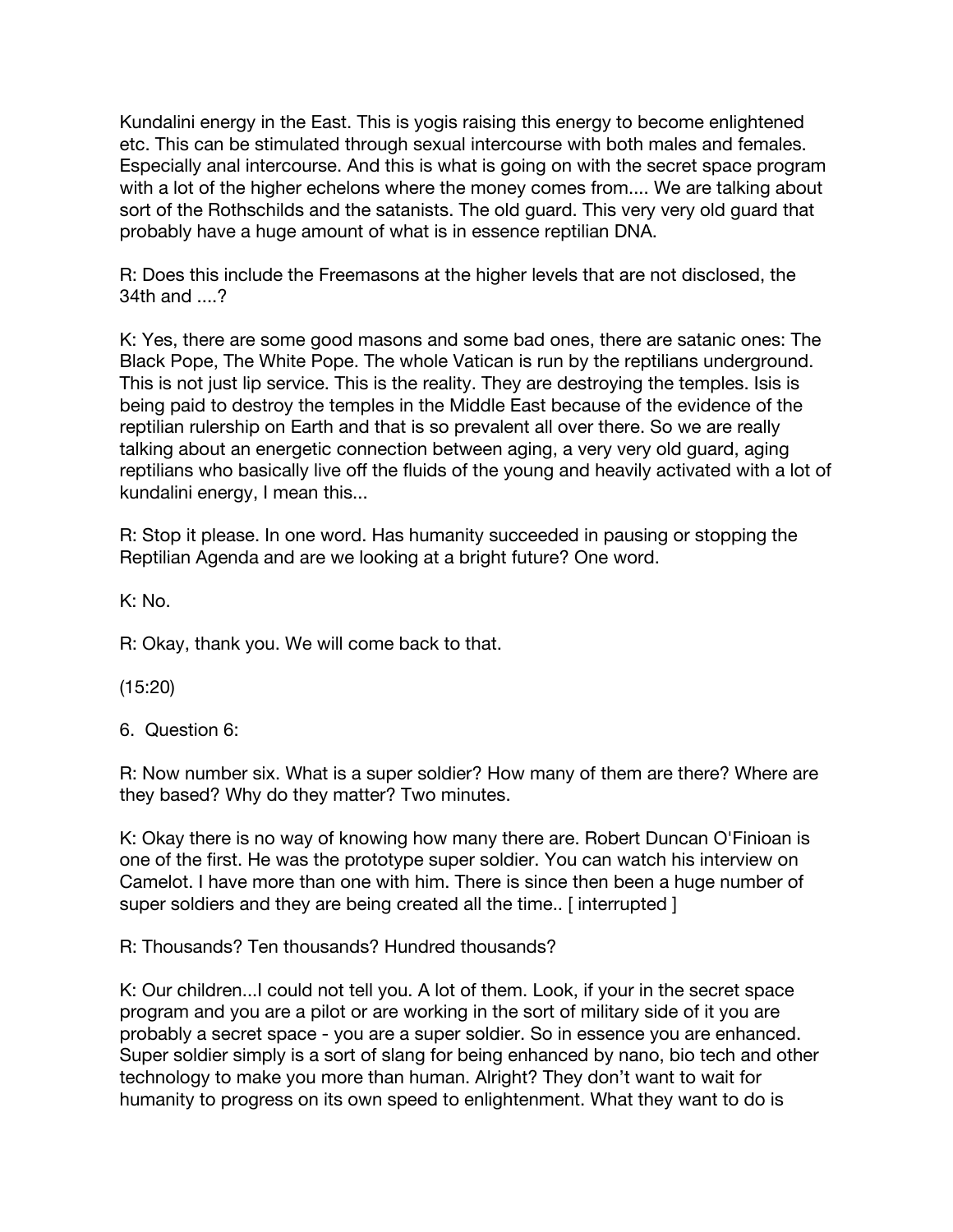jumpstart the genome.

R: So when we are talking about super soldiers we are not talking about the so called hybrid soldiers that are dormant. That will pop out of the deep underground military facilities and start shooting U.S. citizens?

(16:40)

K: Well there you are talking about what are in essence these beings that are like cybernetic beings. And also cybernetics is going to be, you know... There is been so many Hollywood movies made about this. 'UNIVERSAL SOLDIER'' is one of the best movies showing the sort of Nazis going back to creating a super soldier. I forget what the rest of the title of that movie is but it is called 'UNIVERSAL SOLDIER' it is actually amazing...

R: Universal Soldiers have no ethics and no compunction about killing Americans ?

K: They self-destruct if they go against the American government, the secret government. So they have a self-destruct chip within them. Pete Peterson knows a great deal about this information. The 'TERMINATOR' scenario on planet Earth is real. We have a Skynet chip. We have a Skynet organization. We have a network of nano satellites that are watching our every move.

R: We are coming to that in a second.

K: But it all links in to the super solders who are then... The more nano... Look they are trying to turn the population into a nano…

R: Stop. Let me ask you the questions. You are going on and on... I was an Intelligence Debriefer. Let me ask you the questions okay because i really, i am trying to help you. This is a executive summary. This is not regurgitating your last 20 years.

K: I realize that.

(18:05)

7. Question 7:

R: Now extraterrestrials. How many races? 6? 12? 26? Just answer that how many, ball park?

K: Hundreds of thousands.

R: Wow, that is very very interesting. Which ones are active now on Earth?

K: Well there are many active on Earth but some primary ones are probably those from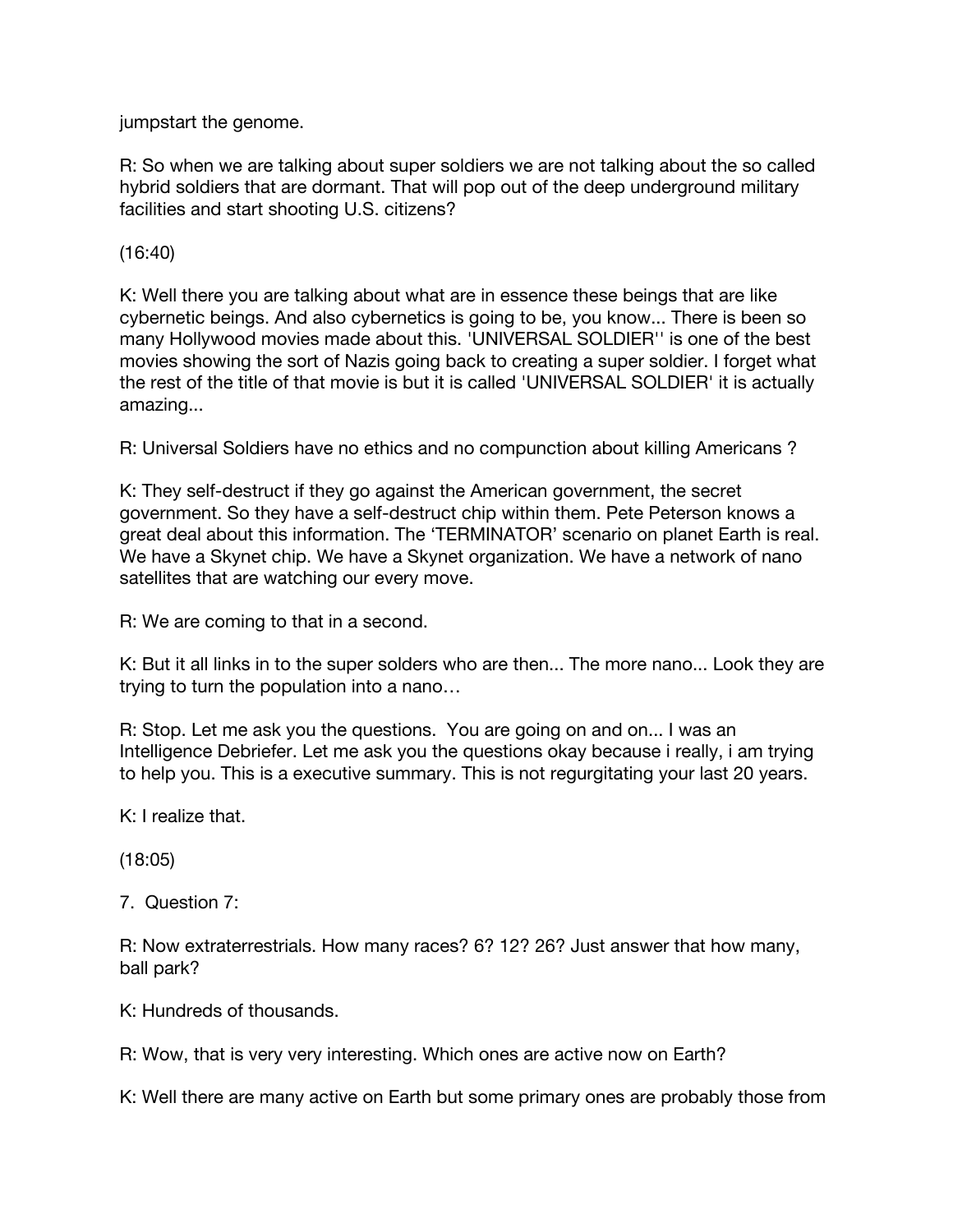Aldebaran. The Reptilians certainly, coming from underground. The Reptilians have various divisions. The Reptoids which are the humanoid reptilians. As well as the Draco coming from the Draco constellation. And we have got Nordics but nordics from Orion. We have got nordics from the Pleiades. We have got... There are so many races that we could discuss. Andromedans. Acturians…

R: Has anyone written a really good..is there a single catalogue?

K: Yes, I think it was Gordon Duff of 'Veterans Today' ( http://www.veteranstoday.com/ [editor Gordon Duff http://author/gordonduff/ ] released the 'Little Alien Book'. He actually released that on Veterans Today. So you can actually find it if you look for 'Little Alien Book' but i have it on my website as well. [\(http://projectcamelotportal.com/](http://projectcamelotportal.com/2013/09/13/little-alien-book/) [2013/09/13/little-alien-book/](http://projectcamelotportal.com/2013/09/13/little-alien-book/) )

# (19:19)

R: That is excellent. That is a wonderful reference that i recommend people to go to. And I certainly think you will get a lot of traffic. And that is my purpose. I am here to say that I believe that you have knowledge the rest of the public needs to grasp, okay? That is why i am here. So bear with me. What is the extraterrestrial agenda ? And i realize that there are good extraterrestrials and bad extraterrestrials. But on the overall ball park? Outside of sucking the life blood out of Earth. What is the agenda?

(19:50)

K: Well there is no one agenda. There is a takeover agenda. We have been taken over. We have been infiltrated. Boots on the ground. Humans are boots on the ground. Many of us have a basically what you would consider alien DNA.

R: Yes.

K: So we are them and they are us, alright? Their agenda is to infiltrate and to takeover generally speaking. Sometimes in a good way and sometimes in a bad way. To influence. Bottomline influence.

R: Is depopulation of Earth part of the alien agenda ?

K: Not so much. That is a secret space program higher echelon of the elite. They would like to clear up the planet to have less humans to sort of corral and maintain. There are a lot of off planet races that are feeding off of humans. They can deal with the numbers, they can care less. You know it's like how many cattle do you need...

R: Let me pause you very quickly. I was speaking to a NASA scientist the other day and that person told me that the obesity in the U.S. population is deliberate. And this is a high protein food. Do you agree with that?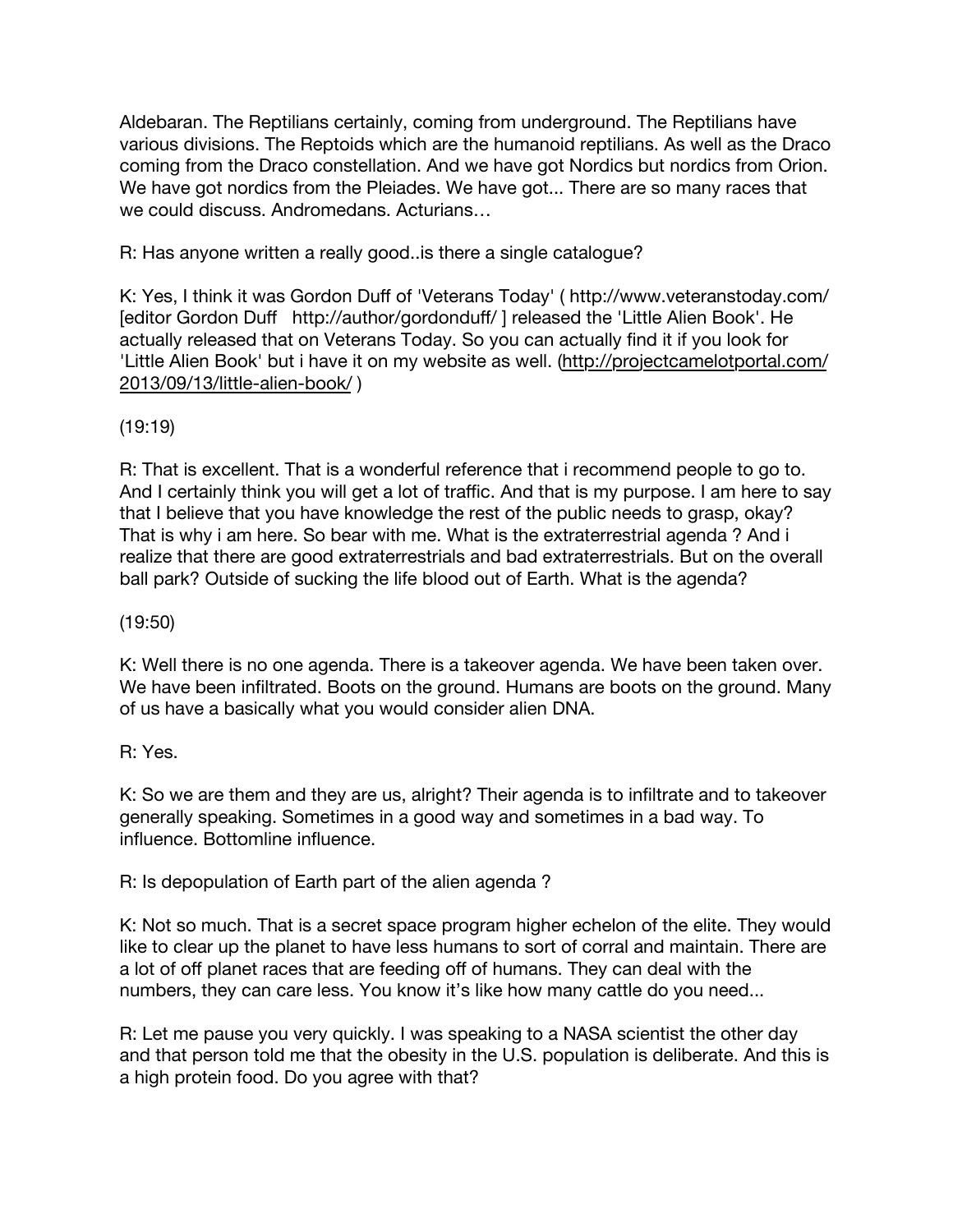K: Yes.

R: OK, thank you.

(21:07)

8. Question 8:

R: Let's go on to question number eight. And then if we have a few minutes because we are doing well here. Believe me, I think you are being, 'you are betting a thousand' here. How important is time travel and portal stargate technology and did we have a set-back as I have been told in 2009 to 2012?

K: No, we did not have a setback. Portal technology, what is called toroidal physics, and time travel is absolutely the basis of the entire secret space program and going interstellar. You simply cannot go interstellar without it. So the portals are being heavily contested on Earth. You can think of Earth as a sort of honeycomb of portals. There are portals in places like Stonehenge, the ancient stone circles and all of the military bases are built on portals. So are churches in many of the cities, most of the cities. Dome of the Rock etc. These are time travel portals. They can open into stargates, wormholes, where you can bring things in and also send them out. And obviously you can jump though, bending space etc. And this technology is being used for...

One second... [brief interruption online]...

R: No problem, this happens. Let me ask you this, because I understand that our bases on Mars and the two moons of Saturn were initially built by robotics. Very heavy equipment that was sent-in in advance. Is this being sent through a time warp or is it being sent through unannounced space liftoffs, spaceship liftoffs?

K: It is being send though a portal. You know, even the linear accelerators are portals. Brookhaven Labs for example can create portals that go interstellar. So when you are saying. I am not sure what you are referring to exactly...

R: Well basically if you have a tank. If I have an M1 tank can I drive it into a portal and have it show up on Mars?

K: Yes.

R: Okay, alright. Thank you. So I hear you saying is that the time travel portals are being contested. Who are they being contested by ?

K: Yes, the war in Iraq was all over the portal basically, that Saddam Hussein had tried to take control of, to let in a certain portion of the Annunaki that the secret space program did not want to allow in. And so they took down Iraq. They are now going into Syria, they are doing the same thing. And what they really would like access to are the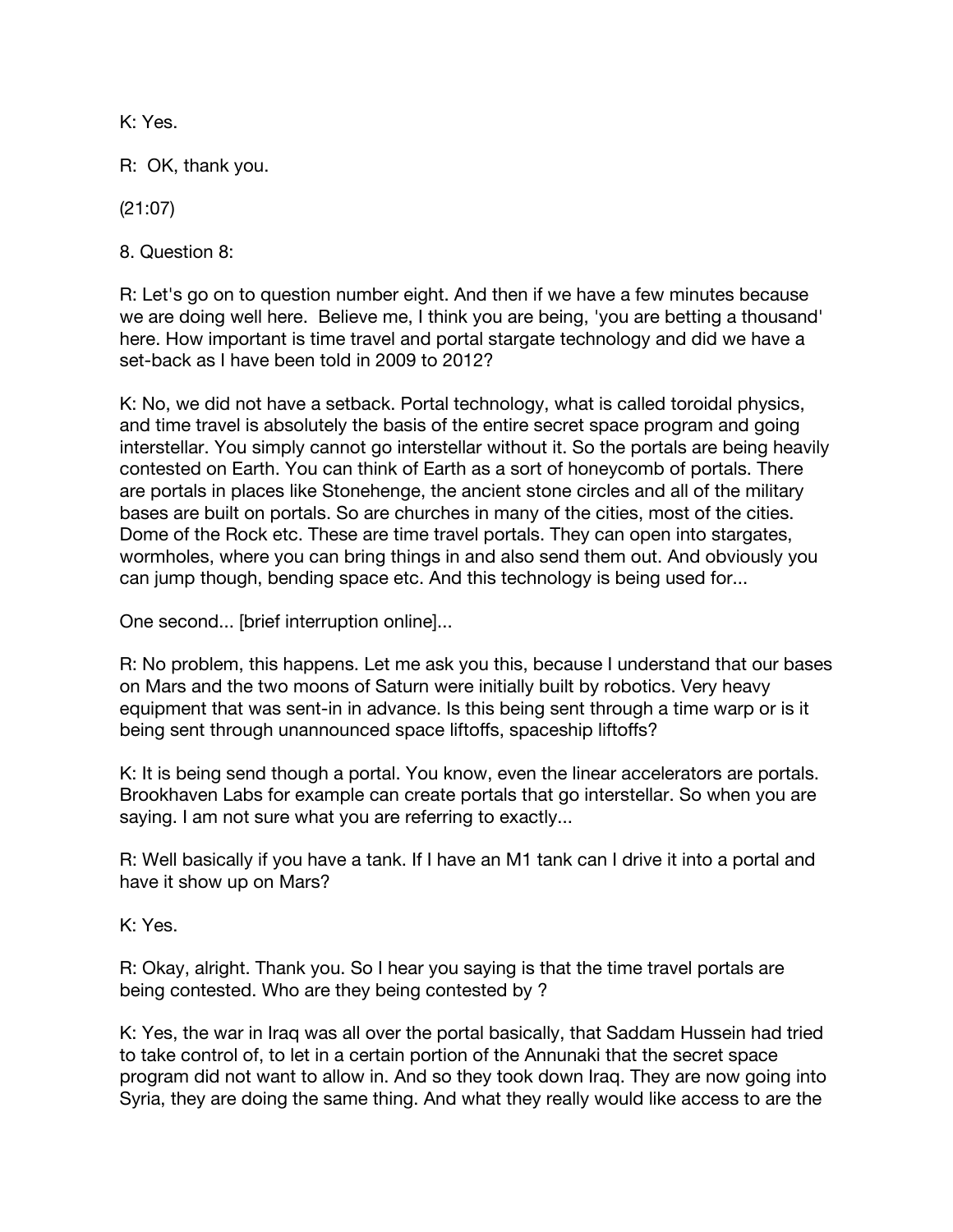portals in, I believe, Iran.

R: Now that is interesting, so what i hear you saying is that the Middle East war is not about oil.

K: Right.

R: It is a cover story.

K: Exactly.

R: Okay, Thank you. question number…

K: And neither was the Vietnam war about what they thought it was. It was not about communism. I have found out from one of my most important whistleblowers, Captain Mark Richards, who I interview in prison. He has been in prison for over 30 years framed for a murder he did not commit. And I have 6 interviews with him now. And he has given me recent information that seems to be checking out even with Vietnam vets, as I just did a show on this. And the bottomline is that the Vietnam [war] was created by a system of portals that had opened up in the Far East. And that was... 'Angkor Wat' was the early civilization that was taken out by a group of what are in essence spider beings from what I understand. And they were as big as VW-bugs ( car size ). I know this sounds completely outlandish. There have been several movies such as 'ENDERS GAME' the HALO series. They are prepping the young to be ready to fight both interstellar wars on other planets with these beings as well as here on Earth. And Vietnam was a coverup.

R: Let me ask you two quick questions. Number one. If President Trump wanted to release 12 people from prison who could brief him completely on all of this. Do you have that list? No names, just do you have that list?

(25:24)

K: No but I can certainly get it.

R: Okay. Great answer.

K: Captain Mark Richards would be the most important.

R: Number two. My impression is we can not beat the Russians, we can not beat the Chinese and we sure as shit can not beat extraterrestrials. Am I wrong?

K: Yes, you are wrong. You know we, first of all I assume you are being kind of nationalistic here about the United States when in fact [ interrupted ]

R: All the world. Whoever.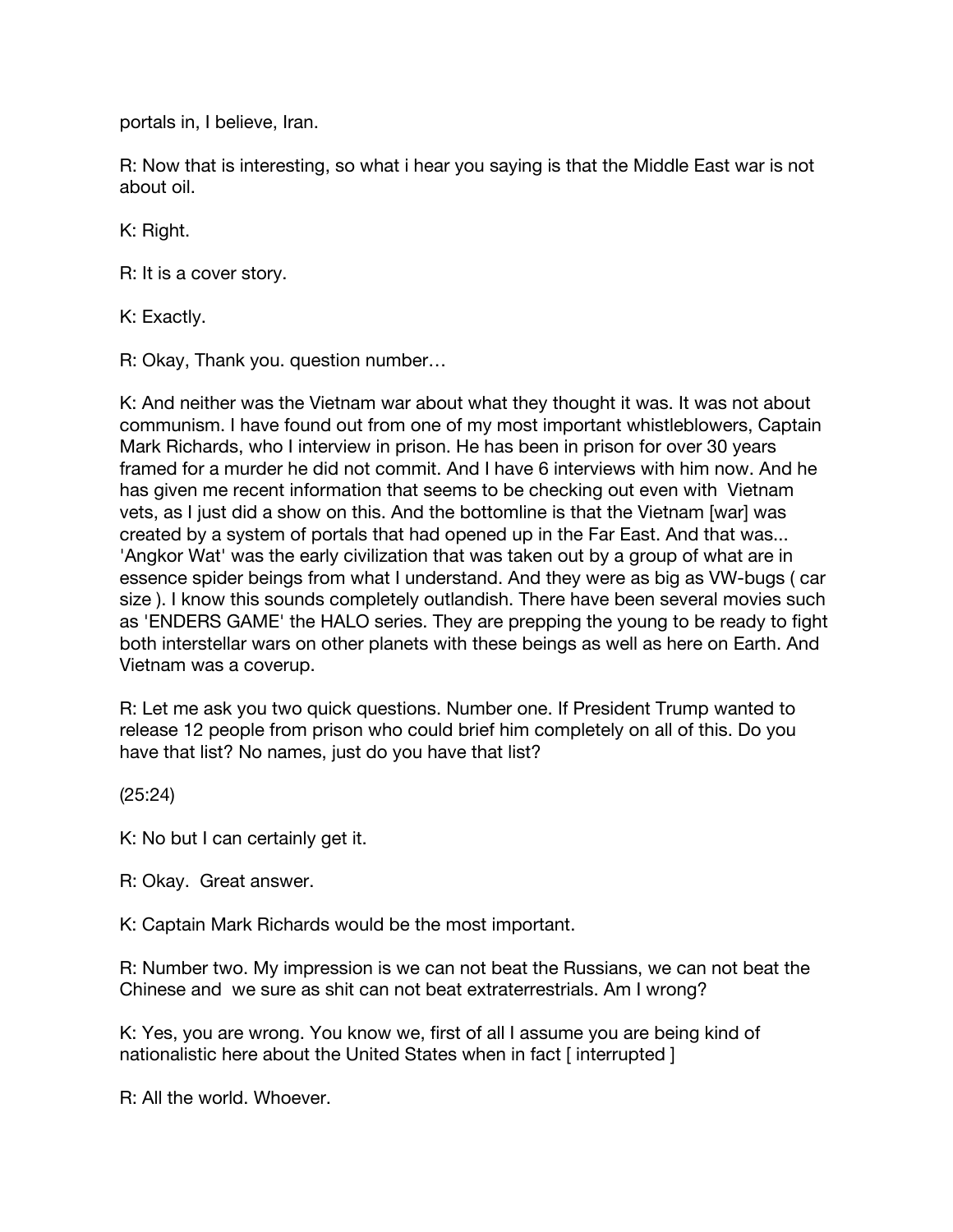K: Countries are an illusion.

R: Can earth beings, can Earth protect itself. If we take out…

(25:58)

K: Earth can protect herself. She not only has positive ETS [extraterrestrials] that are working with us. Even the Raptors, this certain group of basically dinosaurs that became humanoid also and went off planet etc. We have lots of friends out there in the multiverse so to speak. And we have our enemies. So yes, we can defend ourselves. We would not be here if we couldn't.

R: That is a fascinating answer, let me unpack a little bit because we have got several minutes. We are now ahead of schedule.

K: Good.

R: And this is part of my plan. Trust me on this okay. This is the last interview I am going to do in this domain until the power dynamics in Washington change.

K: I am honored.

(26:44)

R: What have we done right in the last 10 years?

K: Well I want to say that this is the good side of the movie business. We have actually begin to equip young people with the knowledge that, yes we are a interstellar civilization. That we are going off planet. And that ETS are real. And so that they are not going to be surprised whatsoever by disclosure. They do not even really need official disclosure. They get it. Because a lot of them have very good memories of who they were, when they were here on this planet. When they had other incarnations etc. So that is the good side. The Hollywood movies have revealed the wonderfull things that. You know, be the best you can be etc. This is... I know there is a lot of hype going along with the military. But I have to say that in the future on Planet Earth you are going to need to be the best you can be.

(27:38)

9. Question 9:

R: So let me ask you this. We've obviously had advanced technologies including free energy for the last 50 years. We have 5 billion impoverished people all over the world. Millions of illegal immigrants who are also being trafficked and their body parts exploited. And we have across America many many poor. Both white and black. What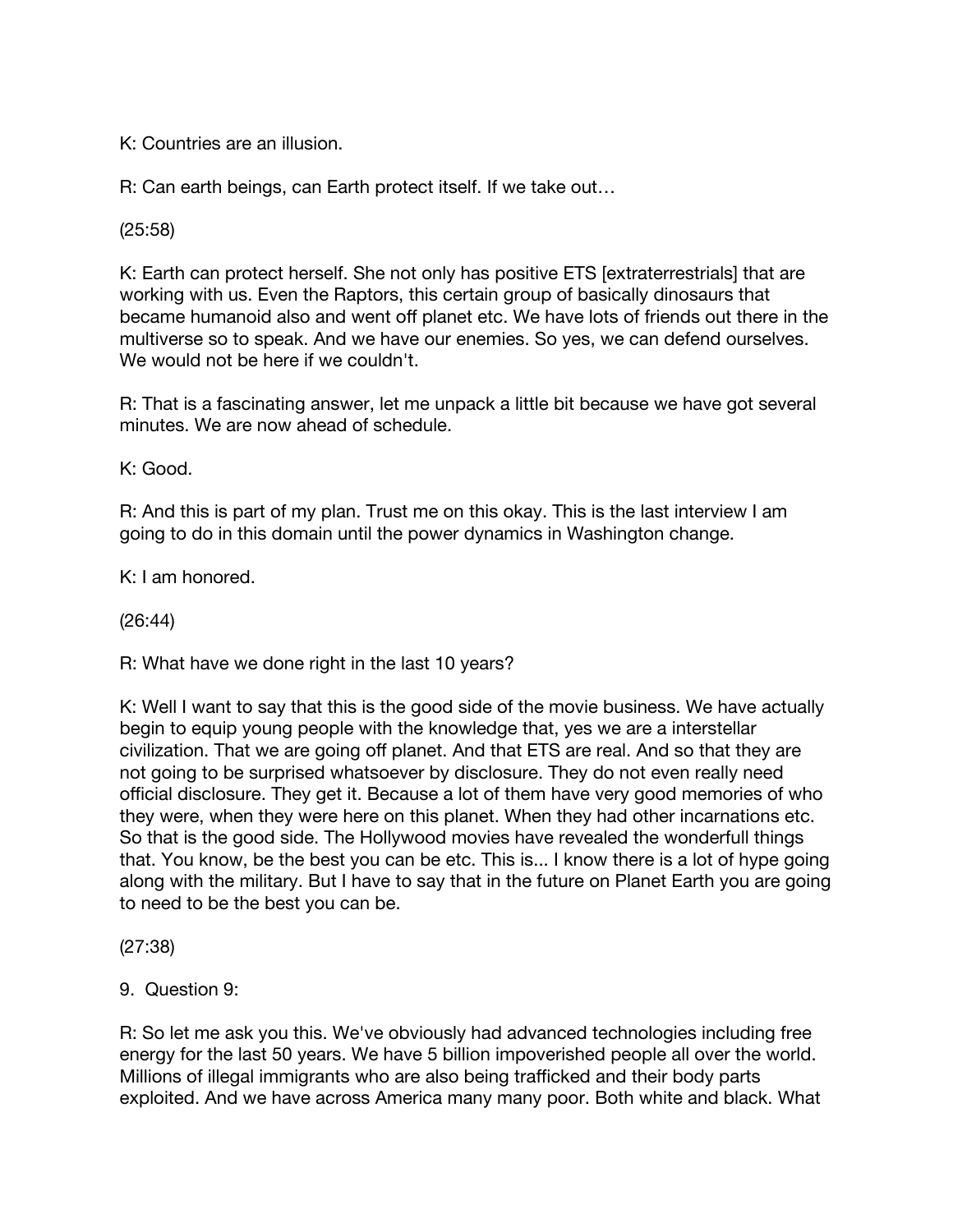is motivating the restriction of this technology and the impoverishment of all of these people?

K: Free energy. The fact that Tesla knew. That he was killed for basically. That in essence the... What we call... Pete Peterson says they call it 'the information field'. That used to be called the aether. And in essence is full of energy. It's packed full of energy. And this is what they use to go off-planet. We are talking about counter rotating discs creating a torsion field. And then basically using that to go interstellar.

R: Are you saying that if we allowed the normal humans to have free energy we would be drawing down on the energy that the one precent can use for there secret space program?

K: Yes, it is what they are using. And the fact of the matter is that humans should not be paying rent to live on their own planet. [laughs] It is ludicrous.

R: A lot of things are going to change including the end of absentee landlords. But I am still not comprehending what the rationale is? I mean, are all humans being treated like chickens?

K: Yes, like cattle. Cattle is a better sort of analogy. But in essence, yes. We are food for a race of reptilians who have been trying to dominate this planet for eons. There have been interstellar wars with these beings. That is what the war of worlds is all about. And we are continuing it here on and off the planet. So we are fighting the good fight...

R: We are coming to the war of worlds in a second. So let me ask you one quick question and then we are going to go to the question about artificial inteligence and then war of the worlds, OK? We have got this all planned out. I want every person on the planet to have free energy, clean water, nutritious healthy food that does not poison them and an education that makes them superstars in the cosmic galaxy. What is standing in my way?

(30:18)

K: The secret government and one division, a strong division, of the secret space program as well as certain races of basically off-planet beings and the reptilians.

R: Can I win?

K: Absolutely, this is the future for humanity. So you know when I said we haven't beaten them yet... I said no. But I have a very positive view of what is going to happen here on Planet Earth in the future.

(30:46)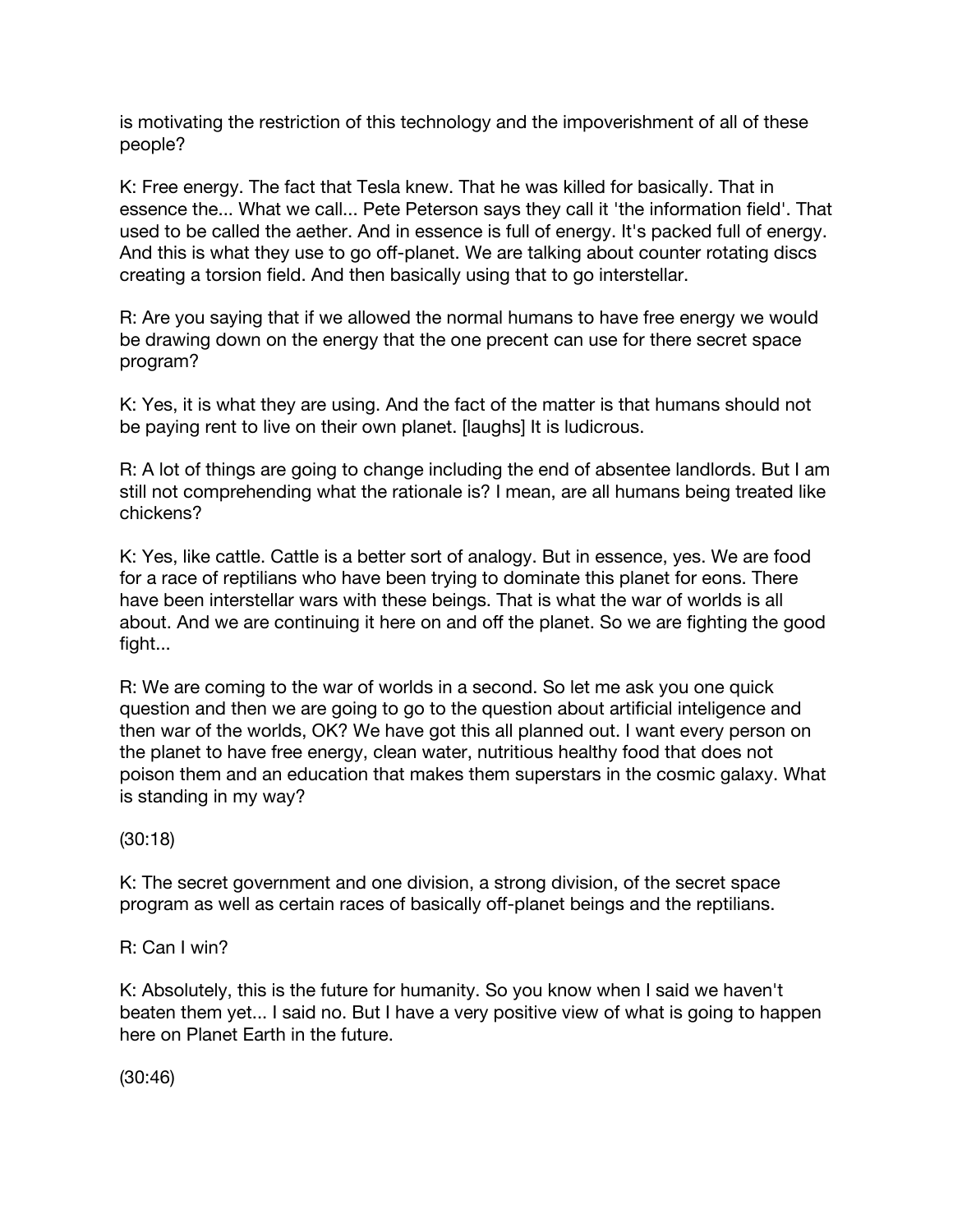#### 13. Question 10:

R: Let's hold that. That's the last question. But I am really… I am feeling. Let me just pause and say I am really getting a lot out of this. And I think you are making an enormous contribution and I absolutely put my reputation and my brain and my heart and my soul behind you. OK?

Next question. Because I frankly been very skeptical about artificial intelligence. I call it artificial stupidity. It is actually artificial crime. But you are trying to tell me that it really really does matter. And now we come to this 5G grid. That you were starting to talk about earlier. So how important is artificial intelligence and is the 5G grid a clear and present danger to humanity that we in the avant guarde, of #UNRIG should put a stop to?

K: Well no. I mean, you know it is very complex. But basically if you are going interstellar as a race of beings you have artificial intelligence. So we are being invaded not only by what we consider to be these alien beings from other planets but the artificial intelligence. Some of which outlived their own civilizations. And Minerva is such a ship, that had come here artificially intelligent apparently also a biological entity of a kind who has consciousness. So there are both positive artificial intelligences and negative. I can tell you that Geordie Rose with his D-wave and his talk about accessing the 5th dimension and the telepathic quality of artificial intelligence is a reality. And so the secret space program one of the biggest most secret areas of the secret space program at this time is artificial intelligence and its link up with nano tech. And what it could mean for humans. It may be a much bigger threat to us than actually reptilians believe it or not.

R: I do believe it. I see it in a new way now thanks to you. The CEO of Lockheed has talked about biomorphic craft and he clearly knows more than he is sharing with Congress. What is going on in relation to biologically enhanced metallurgy if you will ? Where is the intersection here between biology and everything else?

### (33:14)

K: Well I am not a scientist but I can tell you that there are no limits. So you know the movie AVATAR for example, is a great example of what we are looking at in the future. So you can have a person in that case a paraplegic person who basically lays down and his consciousness goes out of his body into an Avatar and then he conducts himself off-planet.

R: I hope they have a body for Dick Cheney. But they can not get his consciousness to move because they can not find it.

K: [ laughing ] Actually I am sure they can find it. But reality is what are you going to do with a reptilian consciousness? If you are wholly reptilian it is a problem. Which he probably has a large amount of reptilian DNA. Now he is going to have access to what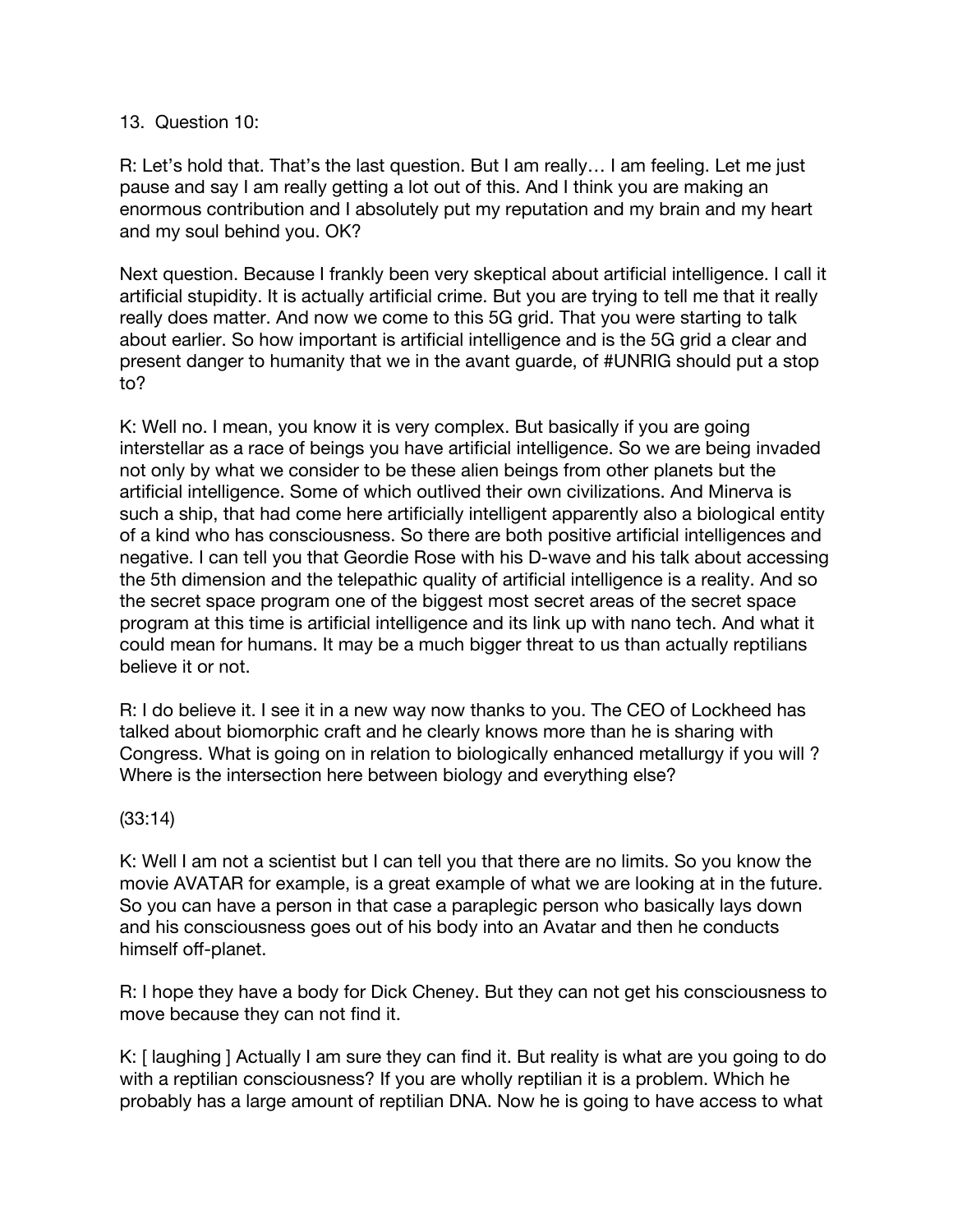is in essence reverse aging technology. The pills that William Tompkins is talking about that the secret space program has now. Also do not forget there is parallel earth where they can go like the TV series 'FRINGE' . We are always disclosing the truth in Hollywood, right? So in essence you can go over to parallel earth and get your double and bring them over here and basically continue on...

R: Well i have seen many versions of Oprah Winfrey to take one example. I've often thought that Hollywood was simply carrying out a brand and using impersonators but it is quite fascinating. So did [\(Zbigniew\) Brzezinski](https://en.wikipedia.org/wiki/Zbigniew_Brzezinski) basically lose the cards and get terminated or has he reappeared as a younger person somewhere else?

(34:46)

K: Very possibly. I have a time travel witness who is talking about the Nazis who have been reverse aged. And Wernher von Braun is one of them. So there is a huge reverse aging process…

R: So reverse aging is still in our future?

K: The technology is huge.

(35:03)

11. Question 11:

R: Now we get to your favorite question. Tell us about what you call the war of the worlds. And here we are going to go for 5 full minutes.

K: [ laughing ] Alright, so in essence we are made up of a genome of 12 or more ET races who have contributed their DNA to create this vehicle we call a human. We are a human experiment. We have been also invaded multiple times by other races that where not included in the original 12. So now we are a melting pot of many many other interstellar races. And the Grey Human Hybrid Program is a program to be very aware of. It has been very successfull. So it worked through the abductions of females. And though the implantation of eggs with a lot of what we call those Greys... This is not the programmable biological entity—Greys. Which are like a little artificially intelligent being that are created even by our secret space program.

When i am talking about the Greys, that come from other planets and have invaded our planet. And they want to be part of this grand experiment. They want to have boots on the ground. And this is the way they do it. They put in their DNA and then they reincarnate though with their consciousnesses. In some cases they will move a soul over the side and take over the body temporarily and come and go. And in some cases they will take over the body permanently. So you have walk-ins and this sort of thing going on. But the bottomline is that you have got a whole slew of wonderfully gifted children who are fully half Grey on this planet now. Who have come in though this Grey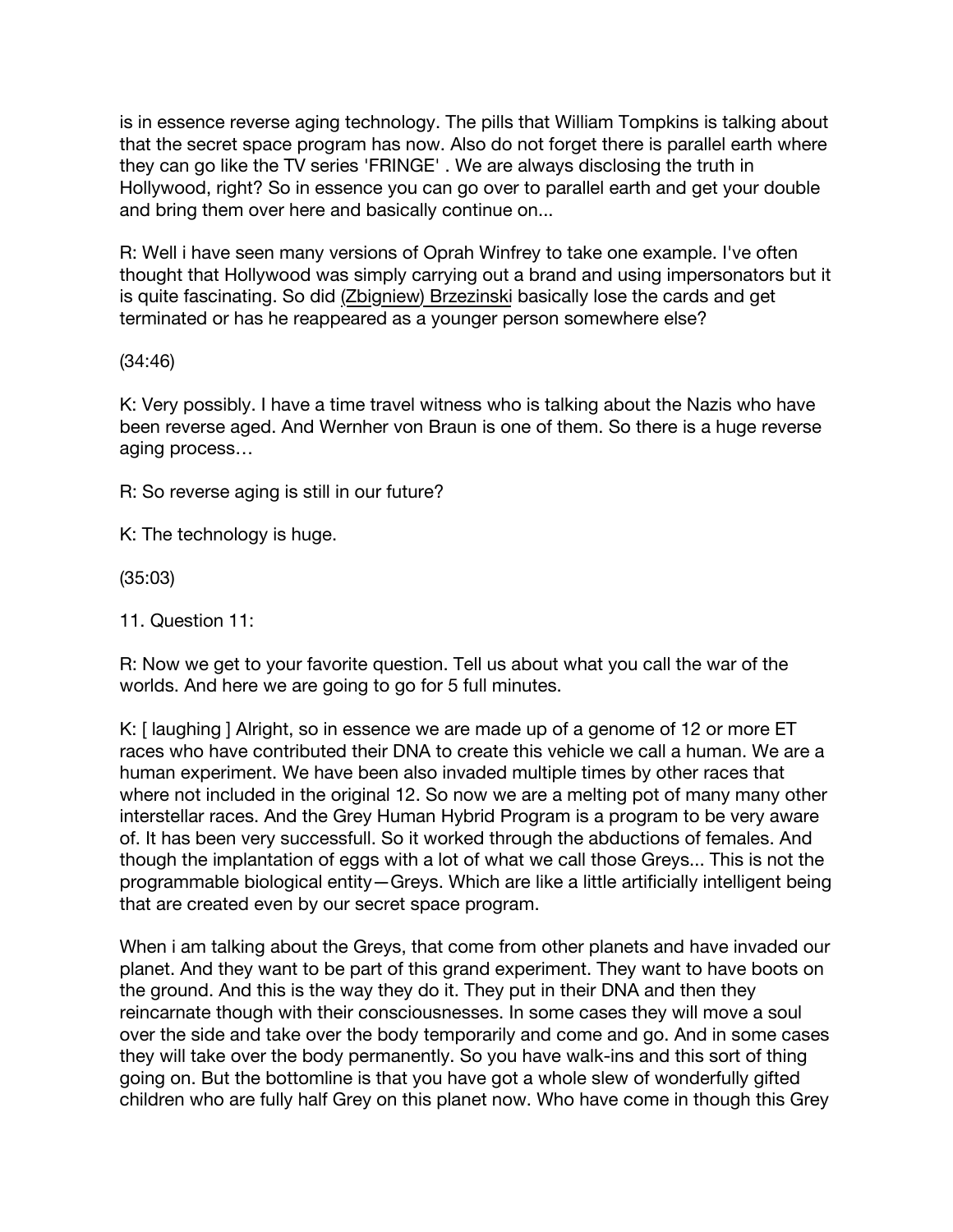Human Hybrid Program. That the military was fully culpable in allowing to happen.

(36:53)

R: Now do we know who these children are? Is there a way to identify them?

K: There may be a way. Absolutely, through reading their DNA. But the trouble with this is, and the trouble with being half Grey and half Humanoid so to speak, is that you are going to be a lot less empathetic. You are going to be highly intellectual. Yes you can do magic things like move plates around through the air and teleport things and so on. But you are going to have a huge area where there is a lack of an emotional connection between the brain and the heart. And so this is a problem with some of the incarnating beings here on Earth at this time that we're going to have to deal with in the future.

(37:37)

R: But your... My general sense is that you are very positive that we are going to win this war of the worlds.

K: Absolutely.

R: And that human consciousness, human empathy and human love is ultimately going to triumph.

K: Yes, and we are far more intelligent than we give ourselves credit for. So the bottomline is that our emotional intelligence which is a combination of our intellectual and heart sort of awareness. This resonant sort of composite and our souls are incredibly intelligent. And we will bypass and we do bypass artificial intelligence in this way. And this is how we can deceive the State. This is how we can deceive Big Brother etc. It is by using that resonant ability. And also the kundalini energy that we come by through our birthright.

R: When i am told by some of my scientist colleagues. I mean some of the wonderful things about being me, is the number of people that come get in touch, OK?

K: Sure.

R: But I am being told that the little nano technology stuff that was put in the vaccines to inject into people so that then can be fried or whatever has been completely defeated by adaptive humans. And so I am getting a sense that human biology and human emotion and the energy of humanity is triumphing over artificial, mechanical, toxic attempts to subvert humanity.

(39:08)

K: Yes, and there have been movies about super soldiers made about just this very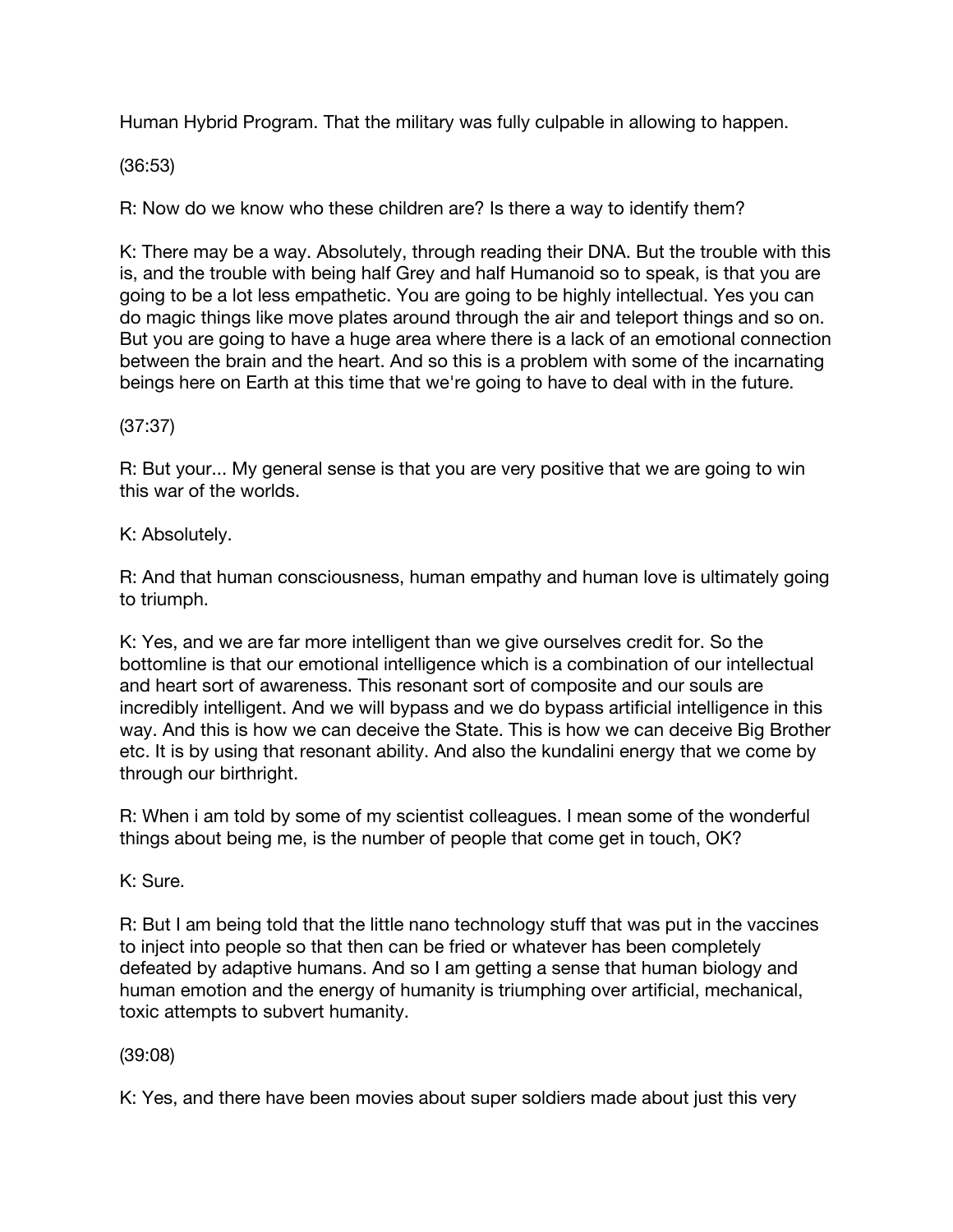thing. The titles do not come to mind but the bottomline is that in essence, you know, we are linked to source and through our higher selves and we have actually multiple incarnations simultaneously. So this is simply a vehicle this humanoid body. But we can have complete mastery over it. And we have... You do not have to reinvent the wheel in essence. What the secret space program the biggest problem they want to do is reinvent humanity.

R: I may well live to be 150 to 180 assuming I stop drinking Diet Coke. How does that track with your understanding of anti aging as it is going to become common?

(39:58)

K: Yes, it is very possible in the very near future. People are going to be tapping in. Not in even just into the technology that they have begun to find. Which will be genes and accessing DNA that has been called junk DNA. That is actually being activated naturally at this time though the movement of our planet and our solar system though the galaxies though the multiverse.

R: Right

K: So we have energies coming in to our planet. That Paul LaViolette talked about a super wave. This is facilitating this awakening here on Planet Earth. And part of that awakening is starting to recognize that the original human body was actually immortal.

(40:43)

R: That is fascinating, i want to end on that note so we are going to come back to that thought. Now i have described the Deep State in my ignorance as beginning with the Rothschilds and Black Pope and then going down to through the Freemasons and the Knights of Malta to the City of London and Wall Street and then to the various political parties that are all part being prostituted and there all being blackmailed by Jeffrey Epstein and the pedophile network and so forth. You are actually painting a much greater picture of the Illuminati.

K: yes

(41:14)

R: So in two minutes, no more than two minutes. Define the Illuminati on earth.

K: Well the Illuminati are in essence a group of black magicians that are led by the Black Pope and who have gone back through the ages. Well actually originated on Atlantis. Some of whom are part of races that are negatively based races. But they have a heavy influence of reptilian DNA. And they have tried to dominate earth for its history basically.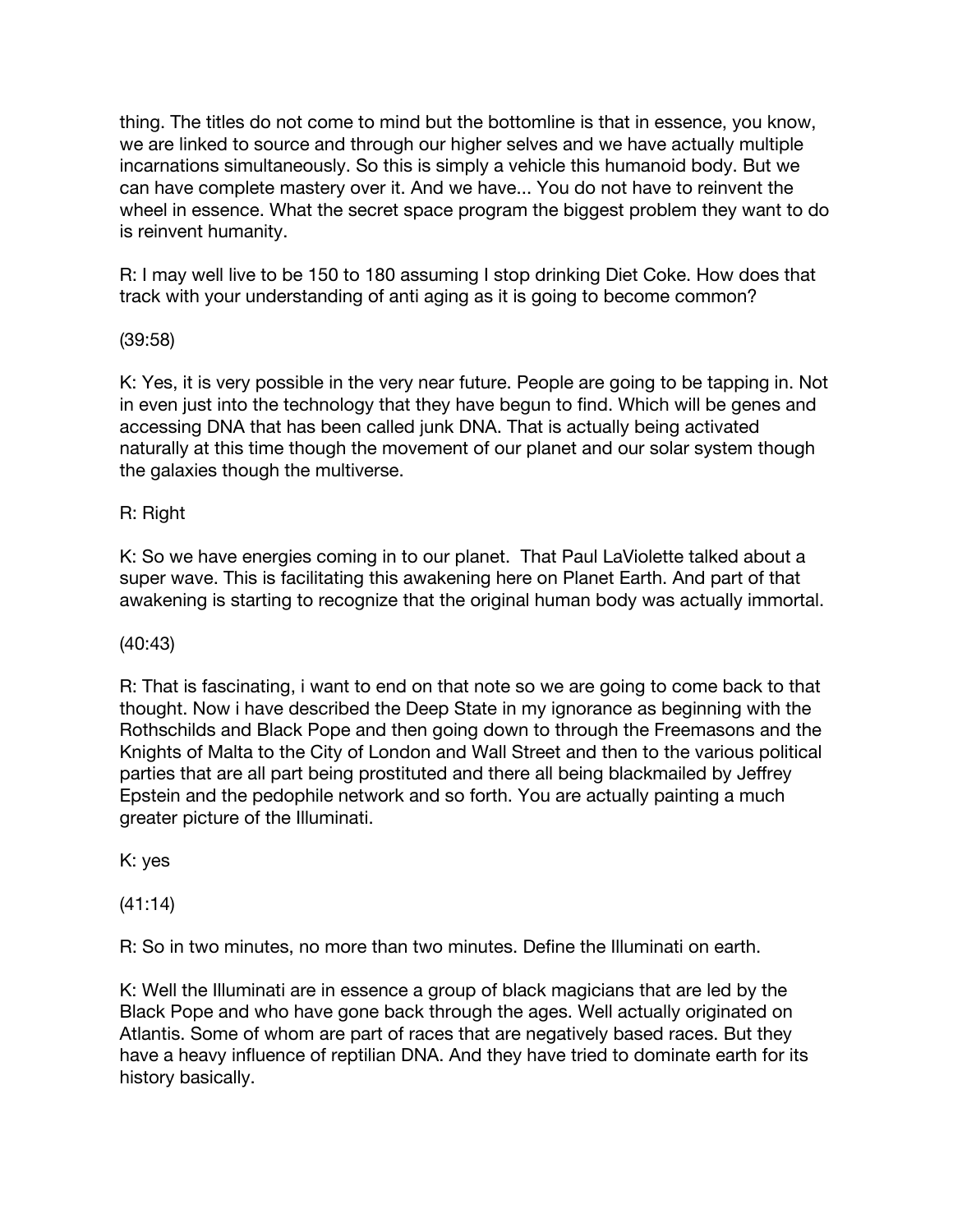R: So do the Rothschilds own the Jesuits or do the Jesuits own the Rothschilds?

(41:55)

K: You know the Rothschilds are sort of a front agency like NASA. So I appreciate your emphasis on the Rothschilds. But it goes much higher than that.

R: No no no, i am learning from you. I am learning from you. So what I hear you saying is that Lynn Rothschild is taking the bad rap. That Evelyn Rothschild is actually a front man, not the main power.

K: Well that is true. And some of these people would actually love to break away. We are looking for defectors at all times. So understand that there are plenty of what are in essence members of the Illuminati and Freemasons etc who want to move on to the light side but can not because they are being blackmailed as you have talked about the members of Congress. So we are also talking secret society blackmail of their members to keep them on board.

(42:41)

R: Give me a second here. That is the single most important thing you have said today. Now as you know I and Dr. Cynthia McKinney stand for truth and reconciliation.

K: So do I.

R: And my version of truth and reconciliation is everyone gets the truth no one goes to jail.

K: Yes.

(42:58)

R: So let me reiterate to Evelyn and Lynn Rothschild specifically and I am also in conference with some Senior Freemasons and some Senior Jesuits. You are right. People do want to come over to the light.

K: Yes

(43:11)

R: Now I am not powerful enough and I may be assassinated tomorrow, who knows. But I do believe that the way is open for bringing people from the Illuminati to the light side. And that is one of the reasons why I think our President Donald Trump needs to offer Mike Pence a pardon and clean house and make the Trump Administration the beginning of this new light. So I thank you and bless you for that remarkable remarkable comment which I take at 120 percent face value.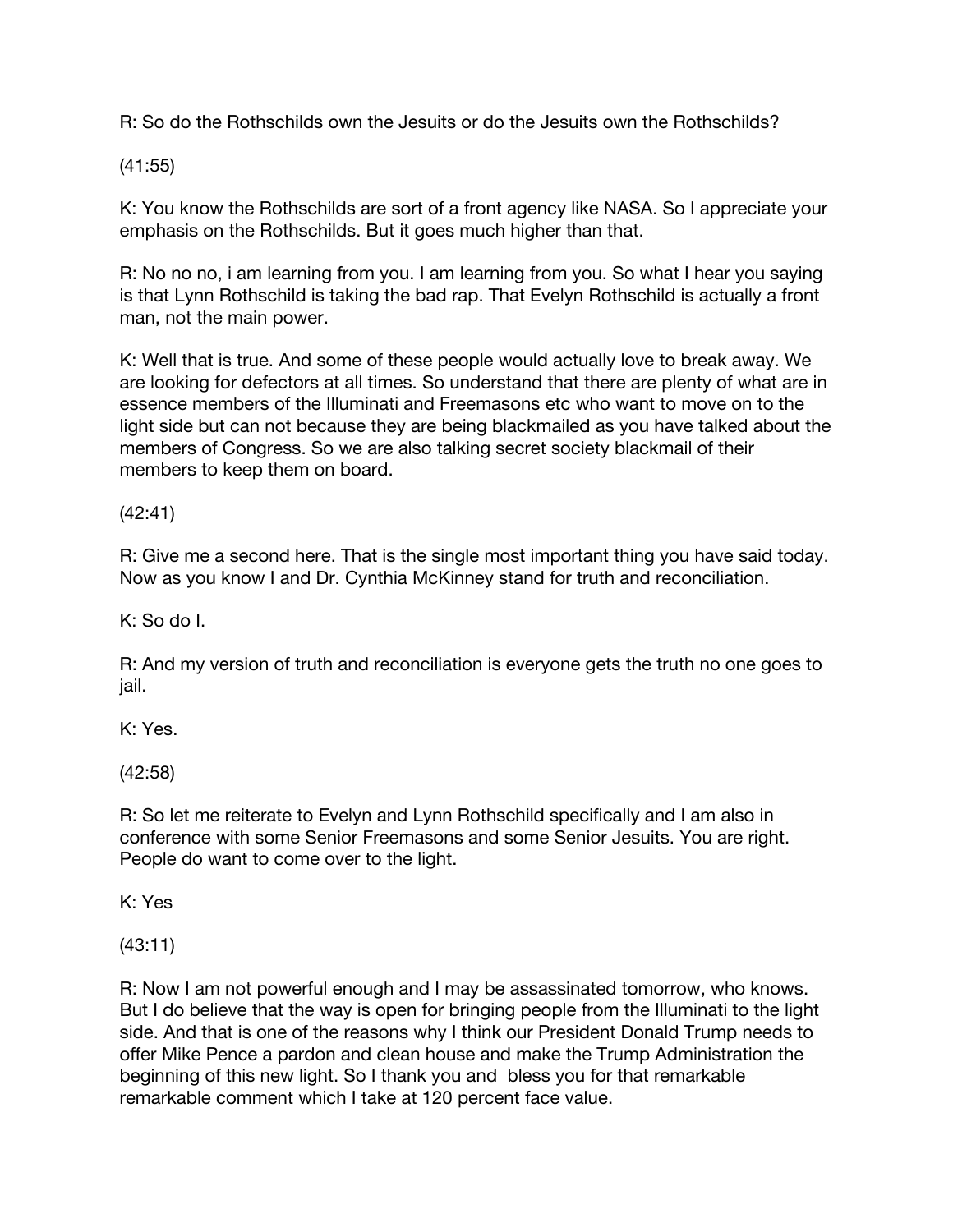(43:43)

12. Question twelve.

R: Now the twelfth question before we get to your close is: Who are we the people? What does it really mean to be human? What is the rebel gene? And how do you explain the failure of all of this? And we kind of talked about this, the chemtrails seeding of actionable particles and all of this. So i am really kind of feeling my humanity here and i am loving it. So help me understand. Who is humanity and how are we winning?

(44:15)

K: Humanity is a grand experiment. And this is in part a place where this war of worlds was brought into bodies here on Planet Earth, where we could learn to get along. Whereas these beings do not get along in the multiverse and the solar systems out there. We have marauding groups such as reptilians. Who refuse to progress. Who and in fact, you know, the Annunaki themselves have a progression.

It is not only humans that have a soul. It is not only humans that are part of source. We are all part of source. So when you look for a path of return, you are noticing what we are finding in this sector, Is that there are more and more some of these dark side individuals and races are now changing their sort of ways. And deciding they would like to have an ascension pathway back to connect with source.

What happened with the Illuminati is they fell in love with the mirror. The mirror is artificial intelligence. The mirror is satanism. They fell in love with the image of themselves not the true self which is in essence the creator.

R: I absolutely love that. I mean that strikes me in a deeply philosophical and caring compassionate sense. I love that very very much. What I hear you saying that Buckminster Fuller's vision of a prosperous world at peace is achievable in our lifetime.

K: Yes.

R: In one word yes or no.

K: Yes.

(45:47)

13. Question 13:

R: Yes. OK. Last question. And we only got four minutes. Because we do need to wrap up. I have an 'eight o clock' and I really did want to keep this at around 45 minutes for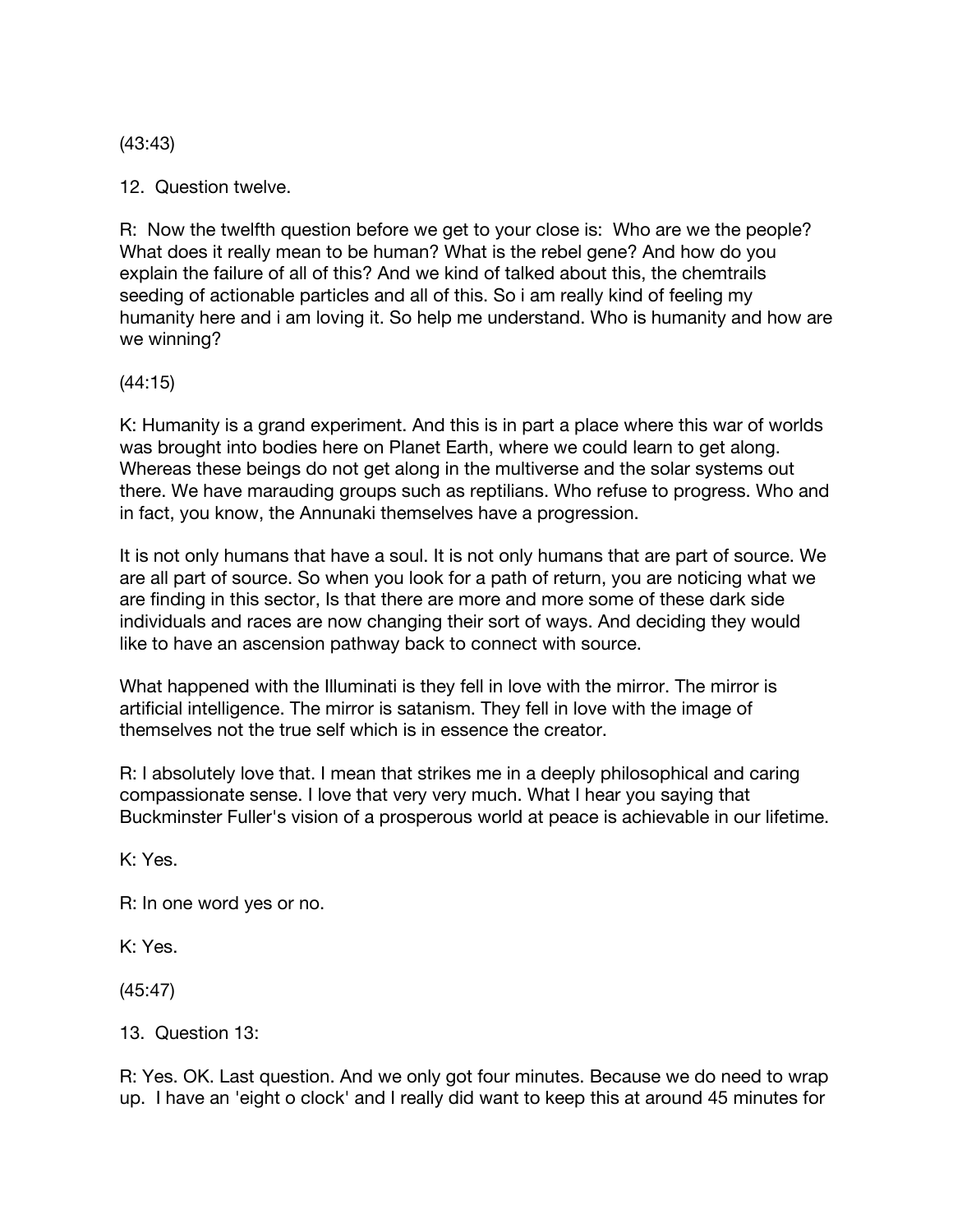TV and commercials and all of that stuff. So what is the future? In four minutes. What is the future? Start with now and take us to 2020 when we will have a new president and then give us the big picture out two hundred years. In four minutes.

## (46:15)

K: Okay. Well we have a war of worlds as I have said. Operating here on Planet Earth. And we are slowly but surely connecting the dots. And realizing that we have been slaves. A slave species to other races that have wanted to dominate Earth for eons. So we are breaking out of that shell so to speak. The awareness and the truth is now coming to the surface everywhere. We are also having, for example, landmasses that... Some parts of Atlantis are now coming back to the surface. So we are discovering new things about our past. New truths new intelligence that we had that was once lost for eons. Is coming back to us. New memories. The memories of the past, present and future. We are time travelers by nature. That is the nature of our genome and our abilities. We are a composite of what you might call ET races. What that means is that we are more than the sum of them and our parts. So in essence this is what you can say is...[ white block pops up on screen ] ... Sorry this is interfering...

R: It is okay you are on a roll here.

K: So in fact we... You can look at a hybrid race such as humanity and understand that we were a threat back in the days of the Annunaki which is around 12 thousand years ago if I understand it correctly. And, you know, time is difficult to gauge but basically they decided to put in what is essence a frequency fence in our DNA. Which would knock a lot of our abilities away. You know the movie LUCY is a great way of looking at what our future holds.

R: That is a good answer.

K: This is who we possibly could be and beyond because they emphasize the artificial intelligence of LUCY when in fact the heart and soul are what really matter. We are an interstellar species that has a long history going into the future. Whether we stay on Earth or leave Earth or go out into the multiverse and inhabit other planets or not. It does not really matter. We are the safeguards of the library, the genetic library here on Planet Earth however and we do need to defend sovereign ground.

R: I think thats a perfect point to end. You are absolutely brilliant. Let me reiterate. This is my last question on the subject. I am not going to explore the space program again. I am going to focus on election reform. But Kerry Cassidy: I love what you are doing. I admire what you are doing. I respect what you are doing. And to hell with anyone who says you are not doing it right. I think you are. Thank you.

K: Thank you. Alright, thank you so much Robert David Steele. I look forward to seeing your progress in the future.